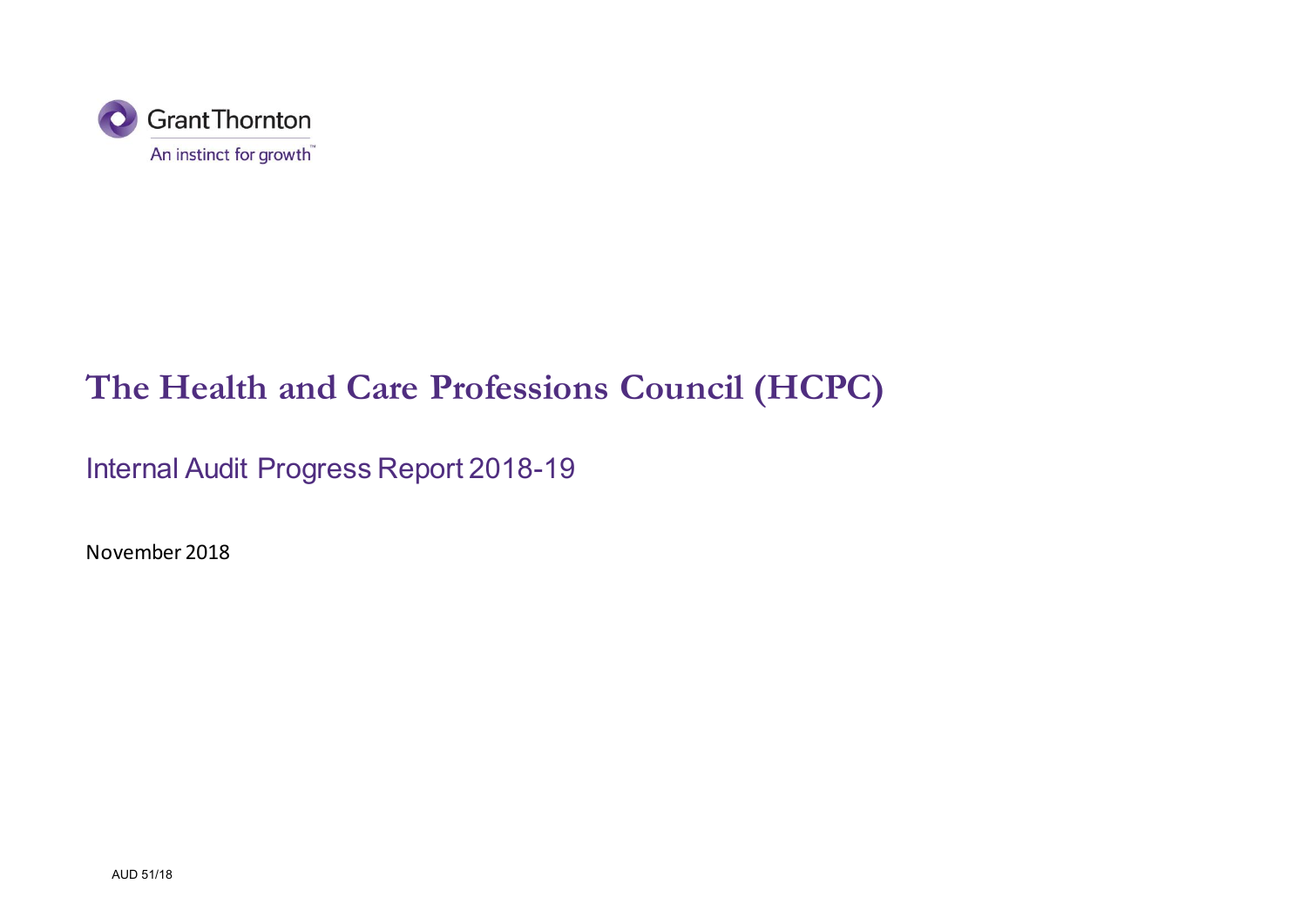### **Contents**

#### **Sections**

| Internal Audit progress to August 2018       |  |
|----------------------------------------------|--|
| Progress against Internal Audit Plan 2018-19 |  |

This report is confidential and is intended for use by the management and Council members of the Health and Care Professions Council only. It forms part of our continuing dialogue with you. It should not be made available, in whole or in part, to any third party without our prior written consent. We do not accept responsibility for any reliance that third parties may place upon this report. Any third party relying on this report does so entirely at its own risk. We accept no liability to any third party for any loss or damage suffered or costs incurred, arising out of or in connection with the use of this report, however,such loss or damage is caused.

It is the responsibility solely of the Health and Care Professions Council's management to ensure that there are adequate arrangements in place in relation to risk management, governance and control.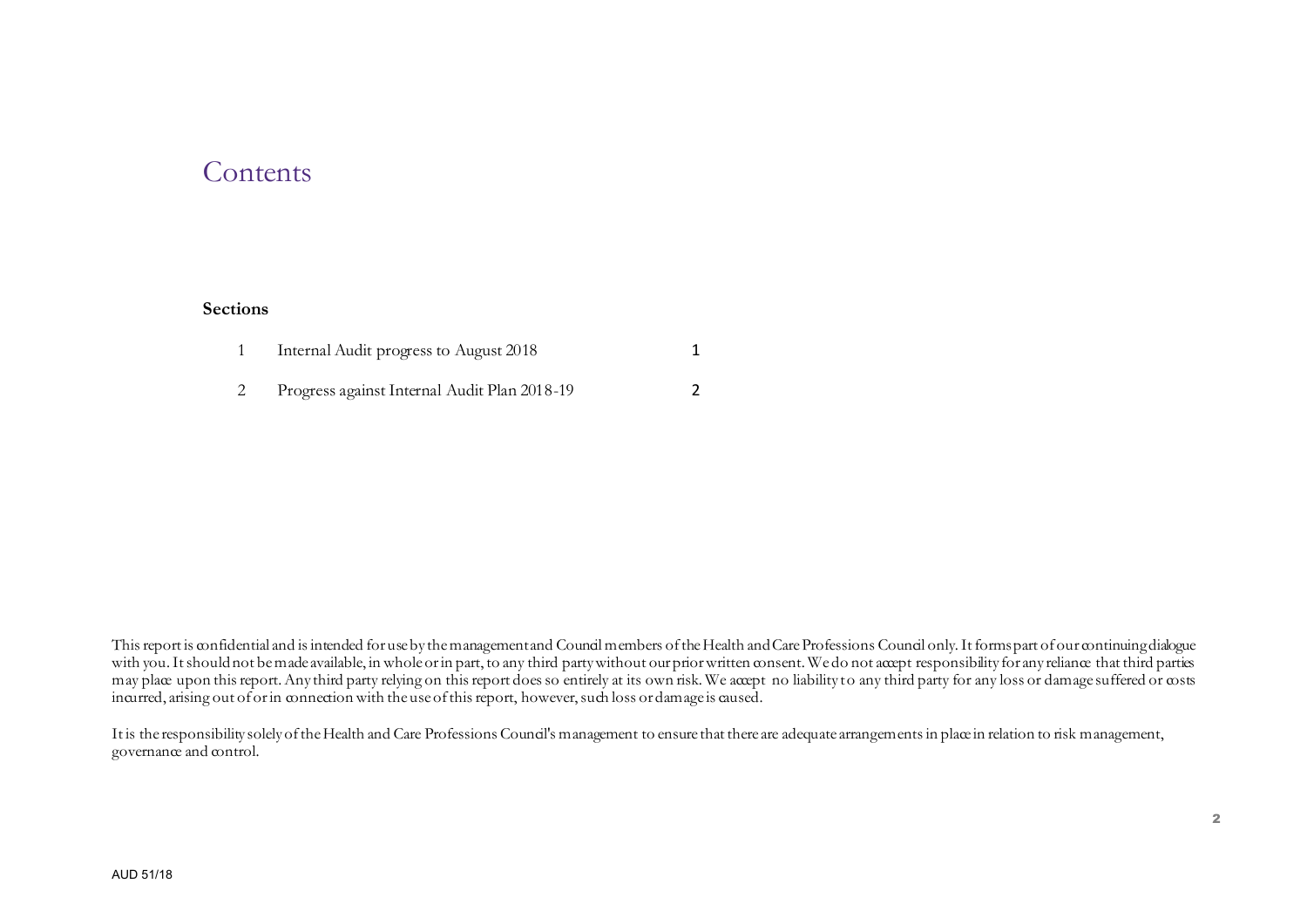### 1 Internal Audit progress to November 2018

### **1. Introduction**

The purpose of this report is to inform the Audit Committee of the progress made in delivering the internal audit plan for the 2018-19 financial year.

#### **2. Progress against the 2018-19 Plan**

Since the last Audit Committee meeting in August 2018, the following reports have been finalised and issued:

- PSA Improvement Plan
- Social Workers' Transfer Project

In addition, the following audit is currently underway:

 **186 Kennington Park Road Project** We are in the process of performing the detailed planning for this review.

We have also discussed the remaining two audit with Management, being the finance focussed review and follow up testing, and have agreed with Management that these will be delivered in January and February 2019.

Section 2 contains further details as to the timings and reporting of each audit report to the Audit Committee.